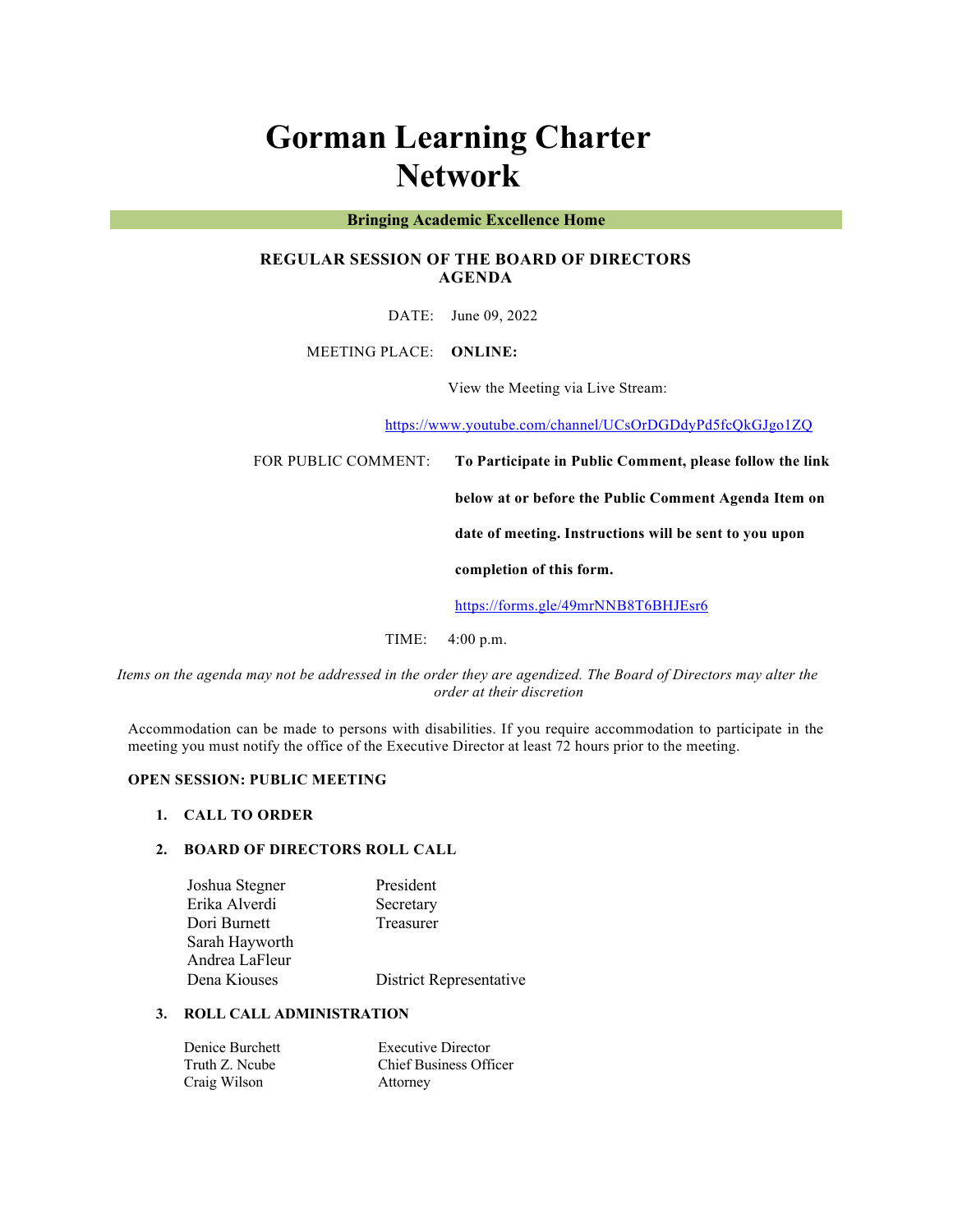# **4. PLEDGE OF ALLEGIANCE**

### **5. VIRTUAL MEETING FINDING AND APPROVAL**

**a. Finding:** Gorman Learning Charter Network Board of Directors determines, in accordance with Government Code Section  $54953(e)(1)(B)$ , that meeting in person would present imminent risks to the health or safety of attendees. Pursuant to Government Code Section  $54953(e)(3)$ , the Board has also reconsidered the circumstances of the State of Emergency declared by the Governor on March 4, 2020, and finds the State of Emergency continues to directly impact the ability of the Directors to meet safely in person and/or that State or local officials continue to impose or recommend measures to promote social distancing.

#### **6. APPROVAL OF THE AGENDA**

#### **7. APPROVAL OF THE MINUTES**

**a.** Approval of the minutes from the regular session meeting of May 19, 2022.

### **8. COMMUNICATION FROM THE PUBLIC**

*This portion of the meeting is set aside for the purpose of allowing an opportunity for individuals to address the Board of Directors regarding matters on or not on the Agenda but within the Board of Directors subject matter jurisdiction. The Board of Directors is not allowed to take action on any item that is not on the Agenda, except as authorized by Government Code Section 54954.2. Presentations are limited to 3 minutes. The total time allotted for public comment is 45 minutes. If you wish to speak please complete a Communication from the Public form online and provide it electronically to the Board Secretary before the meeting.*

# **9. COMMENTS FROM BOARD MEMBERS CONCERNING ITEMS NOT ON THE AGENDA**

#### **10. CONSENT AGENDA**

*Items on the Consent Agenda are considered routine and/or are deemed to be consistent with the item adopted Committee Policies and carry the recommendation of the Administration. The Consent Agenda may be enacted by one motion with a Roll Call vote. There will be no separate discussion of the items unless a board member so requests, in which case the designated item(s) will be considered following approval of the remaining items.*

- **a. Human Resources HR Action Report**
- **b. Business Services Division Check Register**
- **c. Business Services Division Payroll Expenditures**
- **d. Division Purchase Order Listings**
- **e. Business Services Division Credit Card Register**

#### **11. REPORT & COMMUNICATION TO THE BOARD OF DIRECTORS**

- **a. Executive Director – Denice Burchett**
- **b. Chief Business Officer – Truth Z. Ncube**

#### **12. INFORMATION/DISCUSSION/ACTION AGENDA**

- **a. Review, Discussion and Approval of Committee Members to Review Board Member Appointment Applications to Fill Vacant Position – Joshua Stegner, Board President**
- **b. Review, Discussion and Approval of STS and Verkada Camera Quote for Santa Clarita Resource Center – Kimberly Tumambing, Safety Captain**